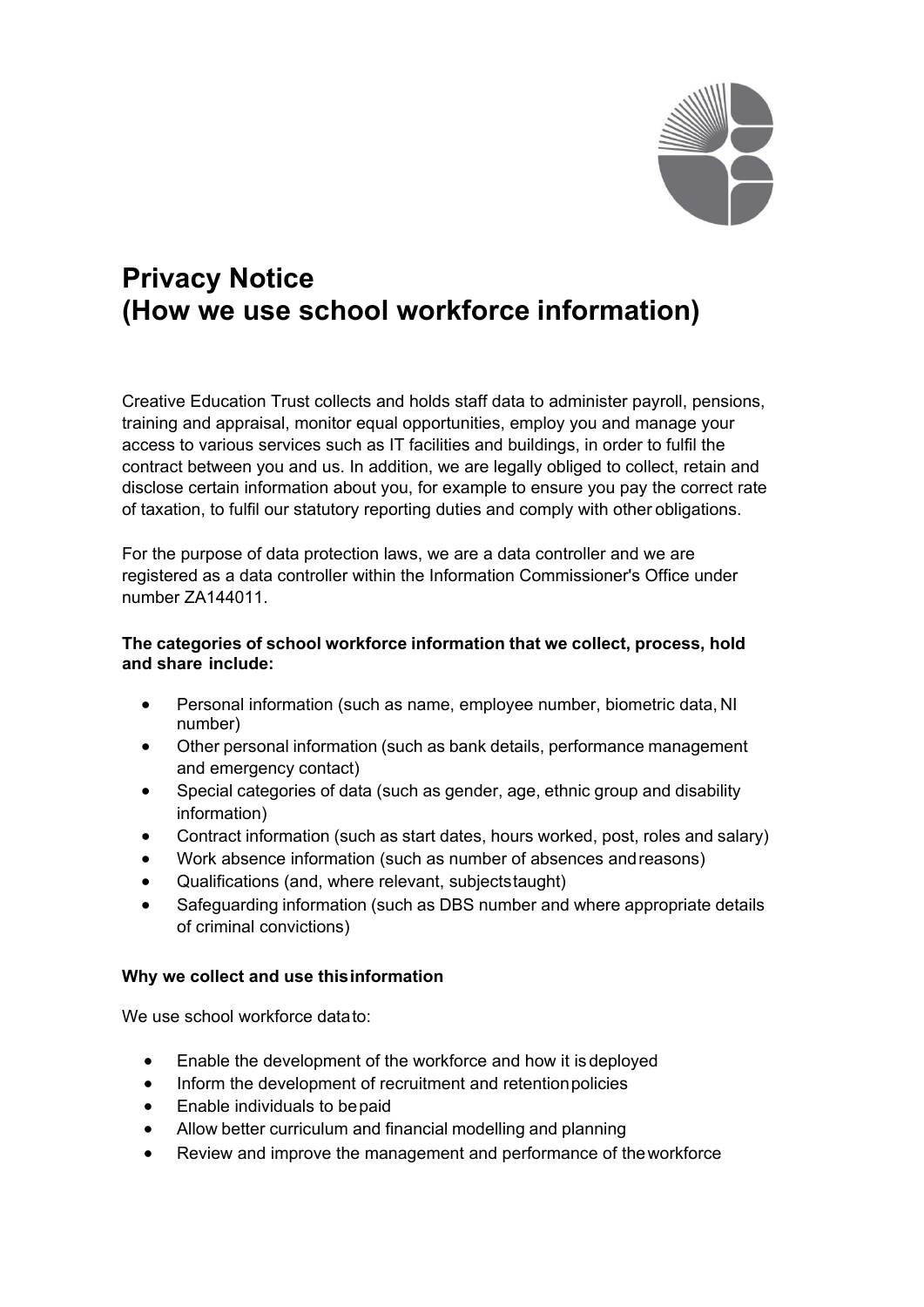

# **The lawful basis on which we process this information**

We collect and use staff information under GDPR, Article 6(1):

- where it is necessary for the performance of a contract to which the data subject is party (e.g. payment of salary above);
- to take steps at the request of the data subject prior to entering into a contract (e.g. as part of a recruitment process); or
- our legitimate interests in ensuring the productivity and success of our workforce (e.g. record staff briefings / All Hands type meetings so that those absent can view and listen to the same when they are able to).

Under Article 9(2) of the GDPR, special categories of personal data will only be processed regarding staff for the purposes of carry out our obligations in the field of employment.

# **Collecting thisinformation**

Whilst the majority of information you provide to us is mandatory, some of it is provided to us on a voluntary basis. In order to comply with data protectionlegislation, we will inform you whether you are required to provide certain school workforce information to us or if you have a choice in this.

#### **Storing this information**

We usually hold school workforce data for six years following the termination of employment, however some of this information may be removed prior to this. Please refer to our Records Management Policy for more information.

#### **Who we share this informationwith**

We routinely share this information with:

- Local authorities
- Department for Education (DfE)
- Employers (references)
- Pension providers (LGPS/TPS)
- Disclosure and barring service
- Teaching Regulation Agency
- Occupational health services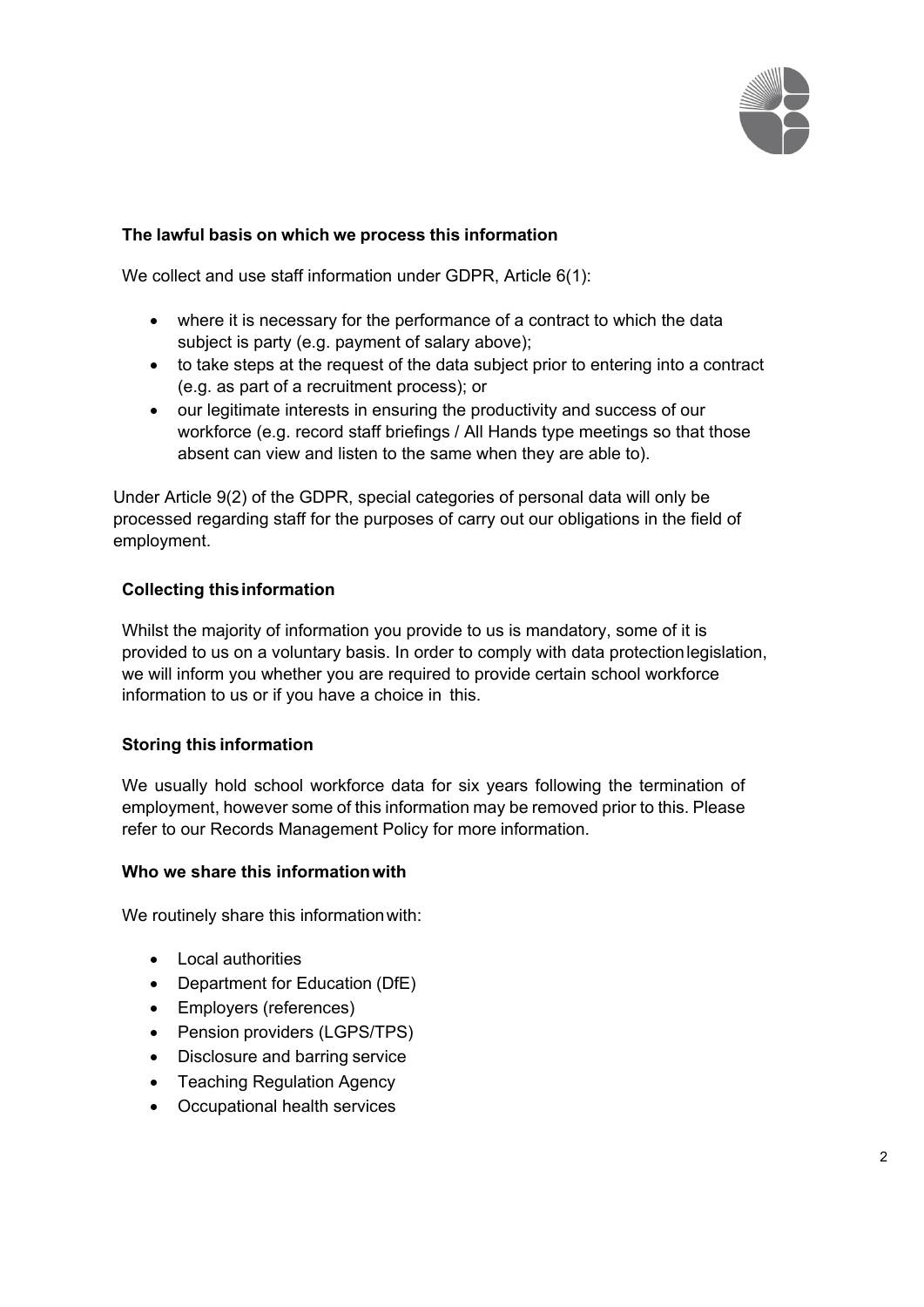

3rd Party Applications such as:

- Dataplan (Payroll)
- Microsoft
- PS Financials

## **Why we share school workforceinformation**

We do not share information about workforce members with anyone without consent unless the law and our policies allow us to do so.

# **Department for Education(DfE)**

We share personal data with the Department for Education (DfE) on a statutory basis. This data sharing underpins workforce policy monitoring, evaluation, and links toschool funding / expenditure and the assessment educational attainment.

We are required to share information about our staff with the (DfE) under section 5 of the Education (Supply of Information about the School Workforce) (England) Regulations 2007 and amendments.

### **Data collectionrequirements**

The DfE collects and processes personal data relating to those employed byschools (including Multi Academy Trusts) and local authorities that work in state funded schools (including all maintained schools, all academies and free schools and all special schools including Pupil Referral Units and Alternative Provision). All state funded schools are required to make a census submission because it is a statutory return under sections 113 and 114 of the Education Act 2005

The department may share information about school employees with third parties who promote the education or well‐being of children or the effective deployment of school staff in England by:

- Conducting research or analysis
- Producing statistics
- Providing information, advice orguidance

The department has robust processes in place to ensure that the confidentiality of personal data is maintained and there are stringent controls in place regarding access to it and its use.

To be granted access to school workforce information, organisations must complywith its strict terms and conditions covering the confidentiality and handling of the data, security arrangements and retention and use of thedata.